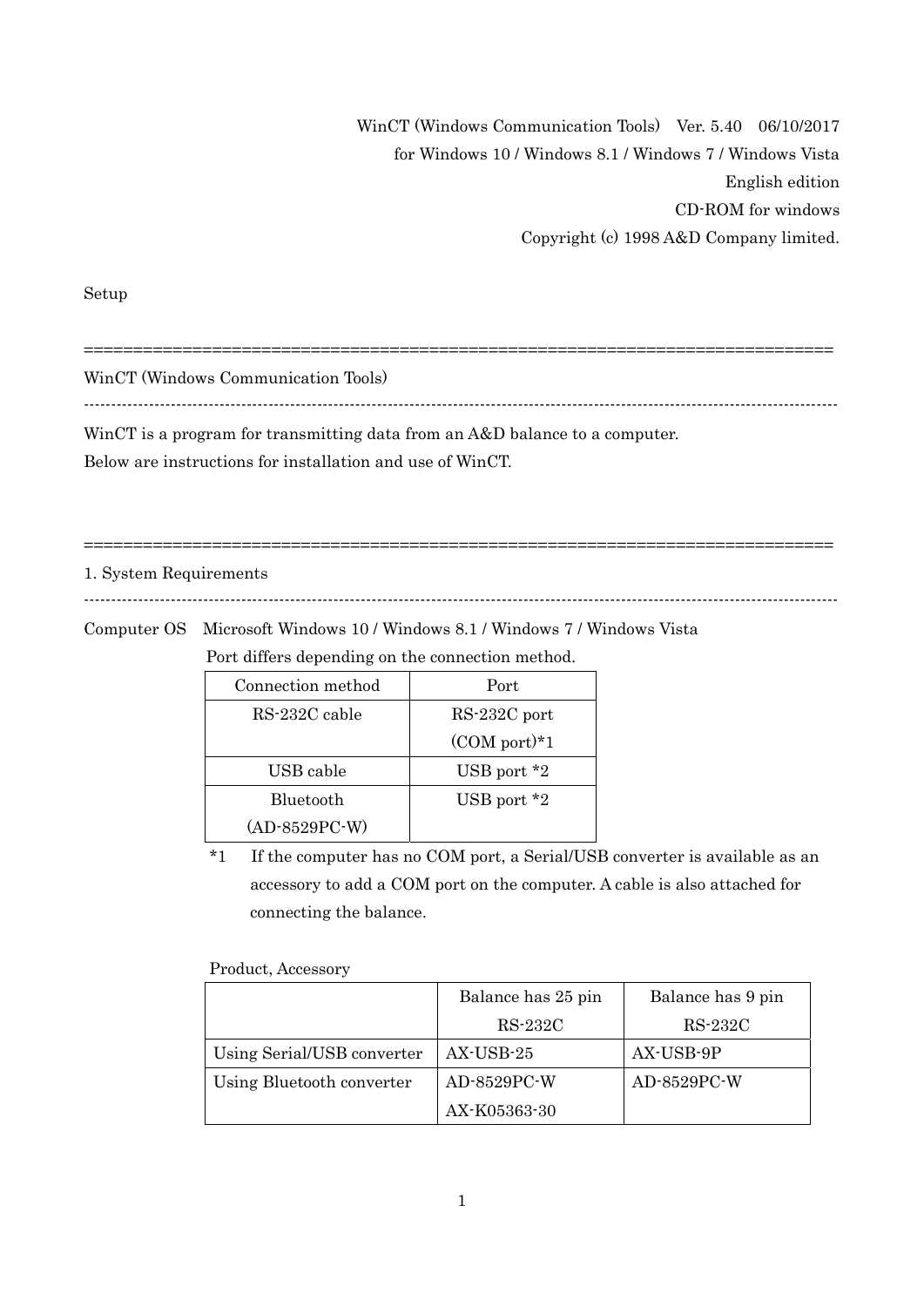Balance An A&D balance with an RS-232C or USB \*2 interface

Cable An RS-232C cable or USB cable

\*2 USB…Bidirectional communication required

# CAUTION

- Use an English version of Windows for proper operation of WinCT.
- If WinCT is operated on Windows except for an English version, the computer may show incorrect characters of data which is already stored before installing WinCT.
- Back up your important data in the computer before installing WinCT.

============================================================================ 2. Installation Instructions

Step 1 If a previous version of WinCT is installed on the computer,uninstall the previous version of WinCT.

-------------------------------------------------------------------------------------------------------------------------------------------

|                                                     |                                                              |                                                                                              | $-x$<br>l-o<br>$\overline{\phantom{a}}$ |
|-----------------------------------------------------|--------------------------------------------------------------|----------------------------------------------------------------------------------------------|-----------------------------------------|
|                                                     | ● <b>B</b> « All Control Panel Items > Programs and Features | Search Programs and Features<br>$\mathbf{v}$ $\mathbf{t}$                                    | م                                       |
| <b>Control Panel Home</b><br>View installed updates | Uninstall or change a program                                | To uninstall a program, select it from the list and then click Uninstall, Change, or Repair. |                                         |
| Turn Windows features on or<br>off                  | Organize v<br>Change<br>Uninstall                            | Repair                                                                                       | BEE                                     |
|                                                     | Name                                                         | Publisher                                                                                    | Installed ( 4                           |
|                                                     | <b>QO</b> A&D WinCT                                          | A&D                                                                                          | 5/8/2017                                |
|                                                     | A&D WinCT-Moisture<br>A&D WinCT-Plus                         |                                                                                              | 1/4/2010<br>10/7/2010                   |
|                                                     | A&D WinCT-Viscosity                                          |                                                                                              | 2/20/2012                               |
|                                                     | m.                                                           |                                                                                              | Ξ                                       |
|                                                     | A&D Product version: 5.1.2<br>Size: 932 KB                   |                                                                                              |                                         |

- Step 2 Close all open applications in Windows.
- Step 3 Install WinCT.

Run WinCT\_Setup.msi.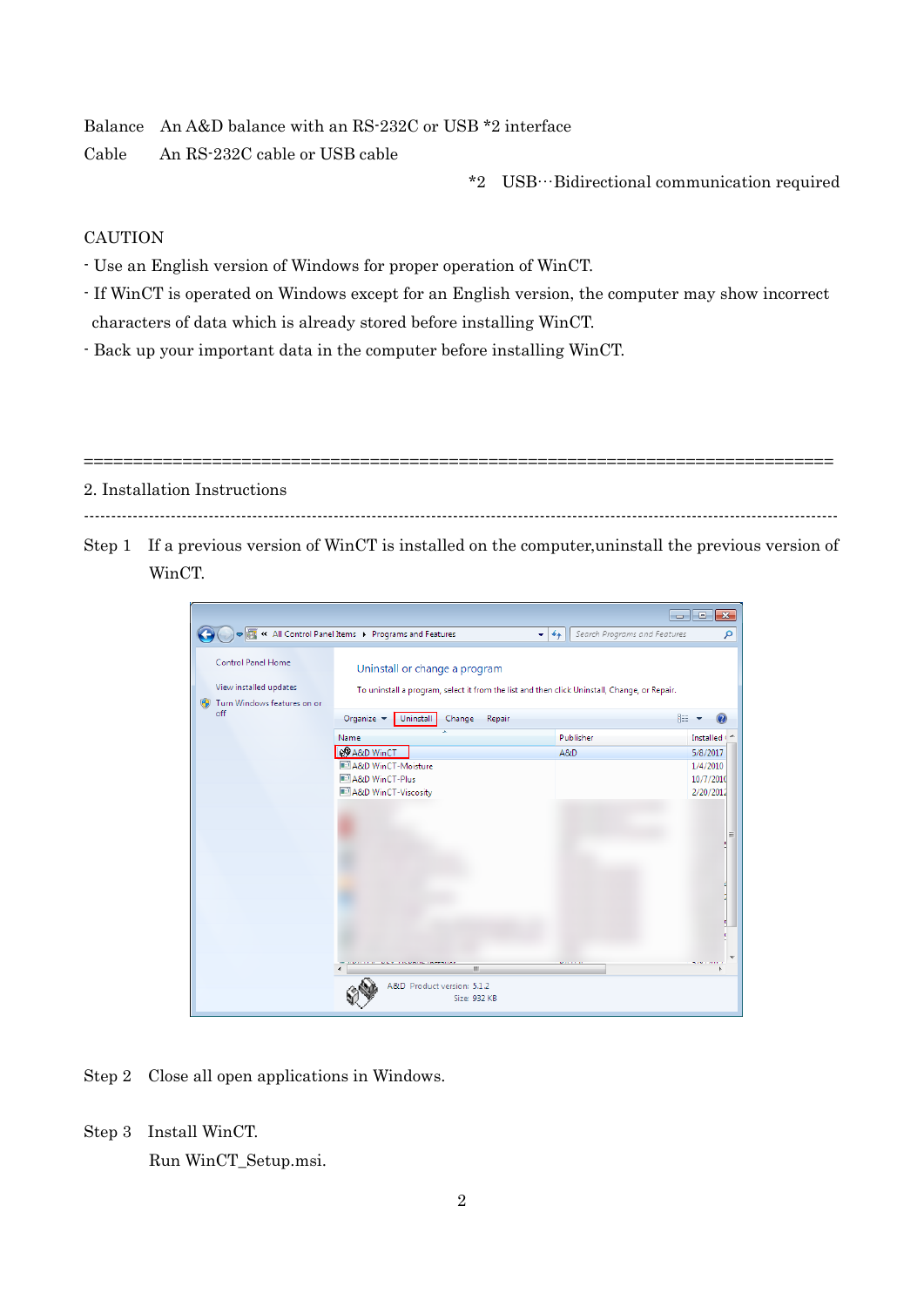|                                                                     |                                |                   |                               |                       |   | $\mathbf{x}$ |
|---------------------------------------------------------------------|--------------------------------|-------------------|-------------------------------|-----------------------|---|--------------|
| ▶ WinCT531_Setup                                                    |                                |                   | $+$                           | Search WinCT531_Setup |   | م            |
| <b>i</b> Install –<br>Share with $\blacktriangledown$<br>Organize v | New folder<br>Burn             |                   |                               | 888 ▼                 | m | 2            |
| ×<br>Name                                                           | Date modified                  | Type              | Size                          |                       |   |              |
| setup <sup>3</sup>                                                  | 5/15/2017 11:17                | Application       | 387 KB                        |                       |   |              |
| Setup_Readme_E                                                      | 5/15/2017 9:50                 | Adobe Acrobat D   | 37 KB                         |                       |   |              |
| ₱<br>WinCT_Readme_E                                                 | 5/15/2017 9:38                 | Adobe Acrobat D   | <b>777 KB</b>                 |                       |   |              |
| WinCT_Setup                                                         | 5/15/2017 11:17                | Windows Installer | 1,727 KB                      |                       |   |              |
|                                                                     |                                |                   |                               |                       |   |              |
|                                                                     |                                |                   |                               |                       |   |              |
|                                                                     |                                |                   |                               |                       |   |              |
|                                                                     |                                |                   |                               |                       |   |              |
|                                                                     |                                |                   |                               |                       |   |              |
|                                                                     |                                |                   |                               |                       |   |              |
|                                                                     |                                |                   |                               |                       |   |              |
|                                                                     |                                |                   |                               |                       |   |              |
|                                                                     |                                |                   |                               |                       |   |              |
|                                                                     |                                |                   |                               |                       |   |              |
|                                                                     |                                |                   |                               |                       |   |              |
|                                                                     |                                |                   |                               |                       |   |              |
|                                                                     |                                |                   |                               |                       |   |              |
|                                                                     |                                |                   |                               |                       |   |              |
| WinCT_Setup                                                         | Date modified: 5/15/2017 11:17 |                   | Date created: 5/15/2017 13:53 |                       |   |              |
| Windows Installer Package                                           | Size: 1.68 MB                  |                   |                               |                       |   |              |

Step 4 Install WinCT following the instructions on the screen.

| A&D WinCT<br>$\overline{\phantom{a}}$<br>$=$                                                                                                                                                                                                                                                          |
|-------------------------------------------------------------------------------------------------------------------------------------------------------------------------------------------------------------------------------------------------------------------------------------------------------|
| Welcome to the A&D WinCT Setup Wizard                                                                                                                                                                                                                                                                 |
| The installer will guide you through the steps required to install A&D WinCT on your computer.                                                                                                                                                                                                        |
| WARNING: This computer program is protected by copyright law and international treaties.<br>Unauthorized duplication or distribution of this program, or any portion of it, may result in severe civil<br>or criminal penalties, and will be prosecuted to the maximum extent possible under the law. |
| Next ><br>Cancel<br>< Back                                                                                                                                                                                                                                                                            |

#### 3. Starting WinCT

-------------------------------------------------------------------------------------------------------------------------------------------

============================================================================

Select either RsCom or RsKey or RsWeight from the START menu. The default menu address is [Start] - [program] - [A&D WinCT]. You will find the instruction manual in the Readme file under [A&D WinCT].

RsCom This window is able to transmit the weighing date using a text file format to a computer. This window also transmits commands for operating an A&D balance.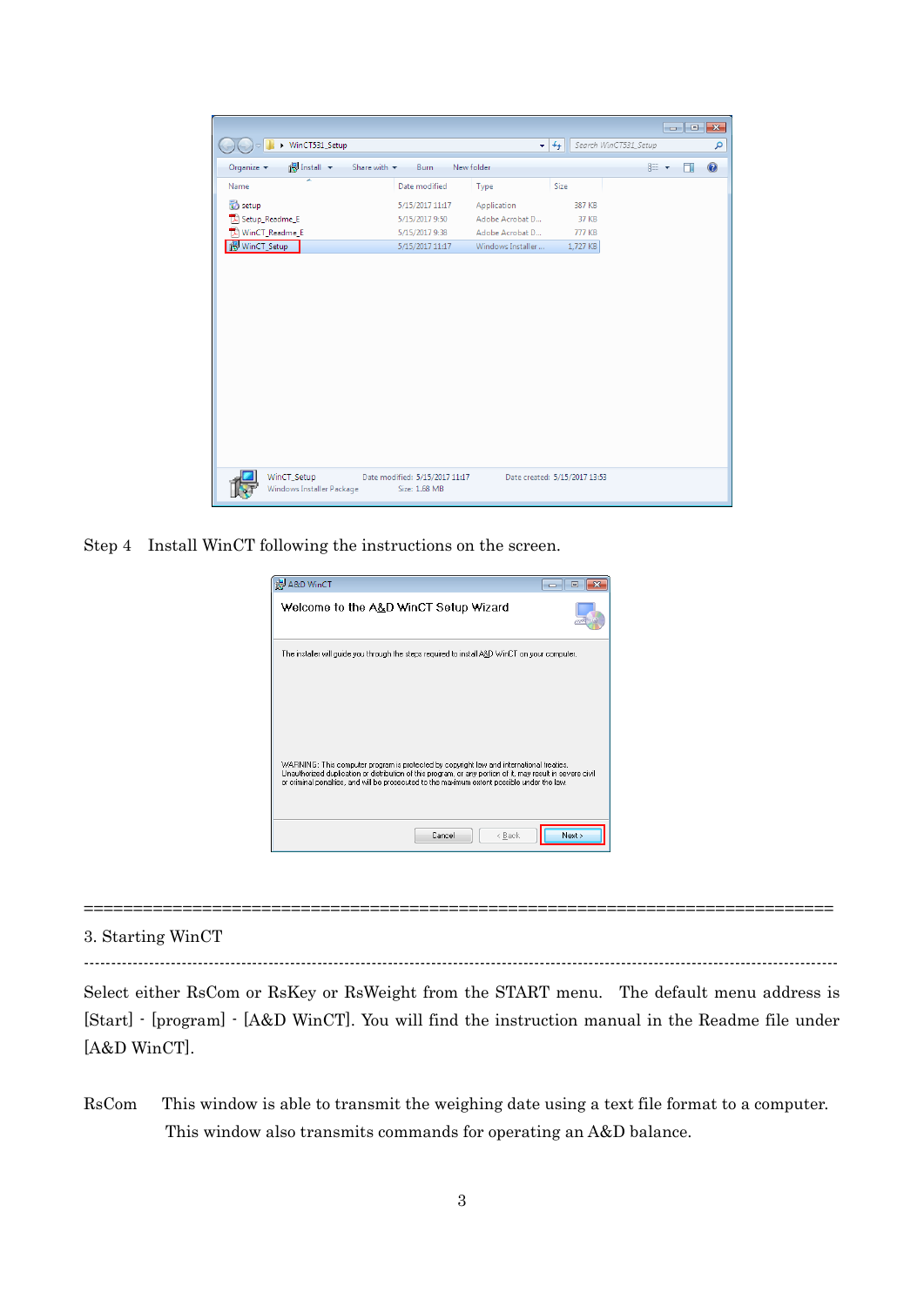- RsKey Weighing data is imported directly into an application, such as MS Excel. However, this window cannot be used to send commands to a balance.
- RsWeight The weighing data can be retrieved from the balance and displayed in graph form on the monitor screen in real-time. Maximum, minimum,average, standard deviation and coefficient of variation values of data can be calculated and displayed.

### **CAUTION**

- WinCT is a program for balances that use the A&D format. A&D does not guarantee performance or compatibility when other manufacture's balances are used with WinCT.
- If you have problems or questions about compatibility with third party software, contact the manufactures for information.

4.License Agreement and Limited Warranty

============================================================================

- WinCT is subject to change without notice and does not represent a commitment by A&D to support earlier versions or to make changes to support non standard computers.
- WinCT is intended for the transmission of the weighing data from an A&D balance to a PC, and command transmission for controlling the balance.
- Under copyright laws, the WinCT program may not be copied, in whole or part, without the consent of A&D, except as specified in the license agreement.
- WinCT should only be installed on the hard disk or peripheral storage devices of a computer connected to an A&D balance.
- A&D bears no liability for direct, indirect, special, incidental, or consequential damages resulting from any defect in the WinCT program or the readme file, even when advised of the possibility of such damage.
- A&D is not responsible or liable for the loss of any programs and/or data stored in the computer on which WinCT was installed, including the costs of recovering said lost programs or data.

Microsoft, Windows, Excel and Word are trademarks or registered trademarks of Microsoft Corporation.

<sup>-------------------------------------------------------------------------------------------------------------------------------------------</sup>